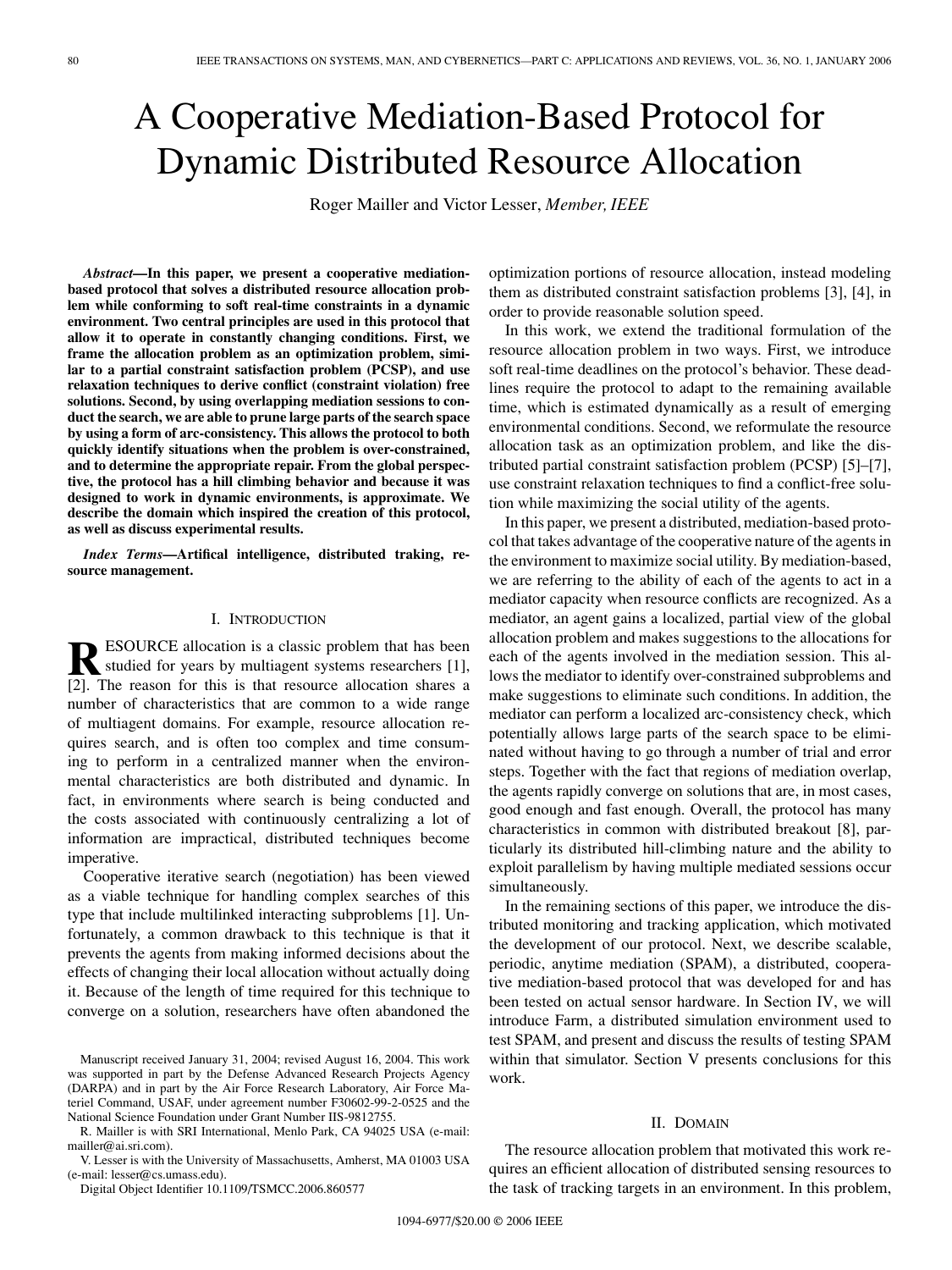multiple sensor platforms are distributed with varying orientations in a real-time environment [9]. Each platform has three distinct radar-based sensors, each with a 120 degree viewable arc, which are capable of taking amplitude (measuring distance from the platform) and/or frequency (measuring the relative velocity of the target) measurements. In order to track a target, and therefore obtain utility, at least three of the sensor platforms must take a coordinated measurement of the target, which are then fused to triangulate the target's position. Increasing the number, frequency, and/or relative synchronization of the measurements yields better overall quality in estimating the target's location, and provides a higher quality solution. The sensor platforms are restricted to only taking measurements from one sensor head at a time with each measurement taking about 500 ms. These key restrictions form the basis of the resource allocation problem.

Each of the sensor platforms is controlled by a single agent which may take one or more organizational roles, in addition to managing its local sensor resources. Each of the agents in the system maintains a high degree of local autonomy, being able to make tradeoff decisions about competing tasks using the soft real time architecture (SRTA) agent architecture [10].

One notable role that an agent may take on is that of track manager. As a track manager, the agent becomes responsible for determining which sensor platforms and which sensor heads are needed both now and in the future for tracking a single target. Track managers also act to fuse the measurements taken from the individual sensor platforms into a single location. Because of this, track managers are the focal point of any activities that take place as part of resolving resource contention.

Dynamics are introduced into the problem as a result of target movement. During the course of a run, targets continuously enter and leave the viewable area of different sensors, which then require track managers to continuously evaluate and revise their resource requirements. This, in turn, changes the underlying structure of the actual allocation problem. In addition, these dynamics drive the need for real-time problem solving, because a particular problem structure only holds for a limited amount of time.

Resource contention is introduced when more than one target enters the viewable range of the same sensor platform. Because of the time it takes to perform a measurement, combined with the fact that each sensor can take only one measurement at a time, track managers must come to an agreement over how to share sensor resources without causing any targets to be lost. This local agreement can have profound global implications. For example, what if, as part of its local agreement, a track manager relinquishes control of a sensor platform and takes another instead? This may introduce contention with another track manager already using that sensor, who may then have to request alternate sensor resources to make up for the new deficiency.

#### *A. The Resource Allocation Problem*

Generally speaking, we say that a resource allocation problem is the problem of assigning a (usually limited) number of resources to a set of tasks. Each of the tasks may have different

resource requirements, and may have the potential for varying utility depending on which resources they use. The goal is to maximize the global utility of the assignment, choosing the right options for the tasks, and assigning the correct resources to them. More formally, a resource allocation problem is comprised of:

- 1) a set of tasks,  $T = \{t_1, ..., t_n\}$ ;
- 2) a set of resources  $R = \{r_{1,1}, \ldots, r_{j,k}\}\,$ , where j is the number of resources and k is the planning horizon for the resource; and
- 3) a set of utility functions, each associated with one of the tasks  $U = \{U_1, \ldots, U_n | U_i : 2^R \mapsto \Re\}.$

The goal of the problem is to come up with an allocation  $A = \{a_1, \ldots, a_n | a_i \in 2^R\}$  such that the following conditions are met:

- 1)  $\sum_{i=1}^{n} U_i(a_i)$  is maximized.
- 2)  $\overline{\bigcap_{i=1}^{n}} a_i = \emptyset$ .

The notation  $2^R$  is used to indicate the power-set of the resources. Because the resource requirements may change over time, or a particular pattern of resource usage may be needed to obtain utility for a task, resources are broken down on both the resource and time dimensions, hence the need for a planning horizon. Increasing the number of resources or the planning horizon can have a significant effect on the overall complexity of the allocation problem, which is known to be NP-complete [11].

The first condition basically makes this problem an optimization problem and can be viewed as a soft constraint on the solution. The second condition is a hard constraint, since we know that a single resource cannot be applied to two tasks simultaneously. As we will discuss later, we may not always strictly adhere to the second condition using high level distributed search. In fact, we rely on the agents within the system to always ensure this condition is satisfied during times when the SPAM protocol has not.

According to this problem formulation, each task has its own utility function, and the utility of assigning a set of resources to a task is strictly dependent on that individual function. In fact, in dynamic domains, these function may change over time, which alters the underlying relationships between tasks. What this also means is that due to the sharing of resources, increasing the utility of a particular task may not increase the global utility. We make no assumptions in this article about task independence.

The distributed version of the resource allocation problem, which is the focus of this paper, has each task assigned to a single agent. However, in general, an agent may take on more than one task.

## *B. Tracking as Resource Allocation*

Modeling the target tracking domain as a resource allocation problem is fairly straightforward. Each of the targets in the environment can be considered a task, which is assigned to a track manager. The sensors are the resources, and the job of the track managers is to obtain enough sensing time from the correct sensors to track their targets.

At any given time, each of the targets is within the viewable range of some subset of the sensors. That means that as the targets move from the viewable range of some sensors to others,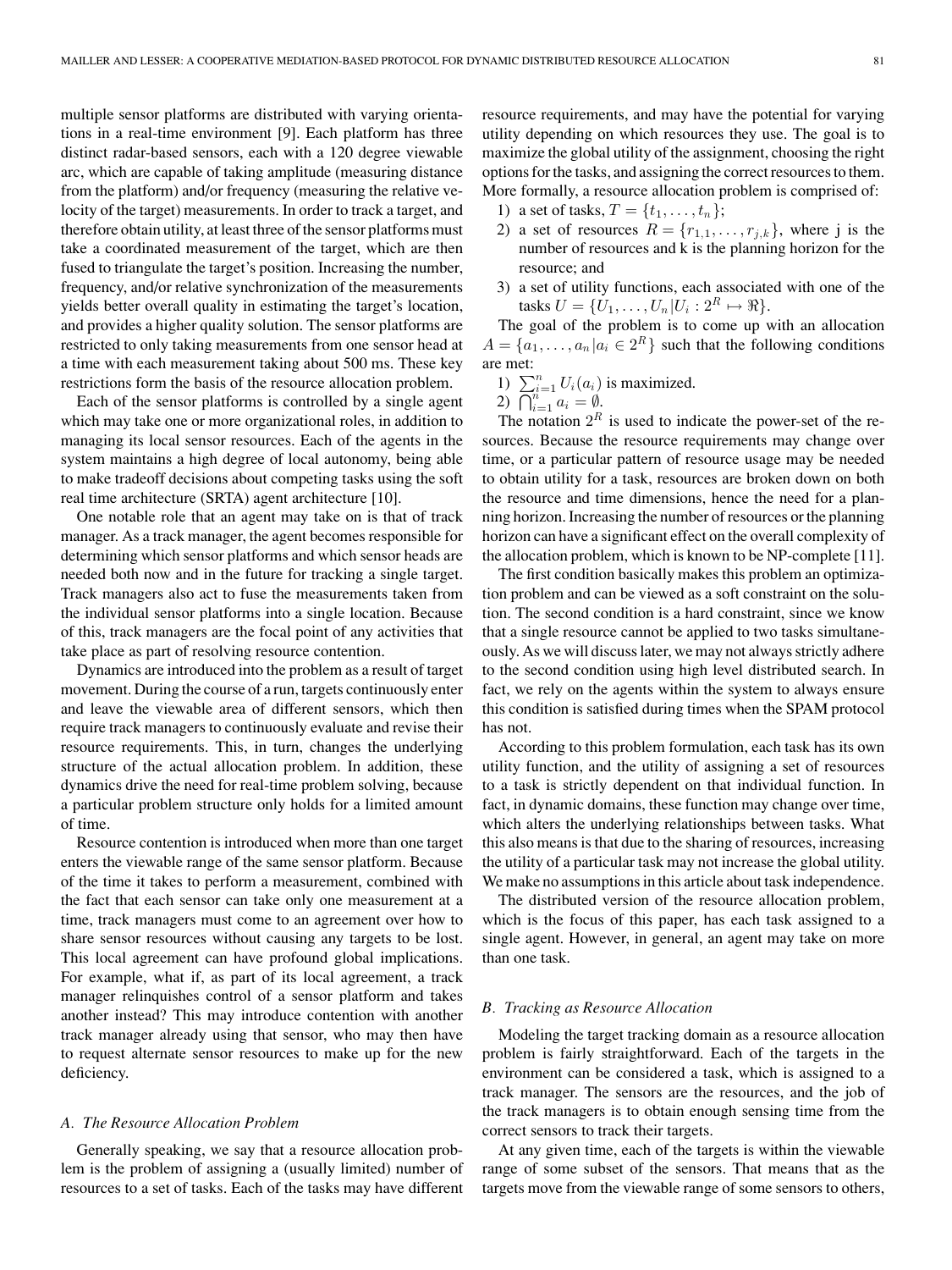

Fig. 1. Utility of taking a single, coordinated measurement from a set of sensors.

the utility function associated with each of the tasks change. In addition, tracking involves coordinating measurements from three or more sensors which are then fused together to form an estimated position of the target. Increasing the number of sensors improves the quality of an estimate by the function given in Fig. 1, which is based on the RMS minimization method used to triangulate the targets. Increasing the frequency of the triangulation yields a linear increase in the overall quality of the track; i.e., two measurements during a given period is twice as good as one.

Because targets are often in the viewable range of a sensor for an extended period of time, planning within our system is periodic. This simply means that the sensors continuously repeat their assigned schedules until a change is made. We often refer to the planning horizon (corresponds to  $k$ ) as a period, and an individual element within the period as a slot.

If we say that  $M_s^i$  is the set of good sensor measurements (can see the target) leading to the positional estimate in a single slot s for a task i, then the utility function for that task during a specific period is

$$
U_i(a_i) = \sum_{s=1}^k \text{Util}(M_s^i)
$$
 (1)

which basically states the utility of a task for a specific period is the sum of the slot utilities for the slots within the period.

The special nature of the utility functions in the tracking domain actually allow us to consider a much smaller subset of the possible allocations for a given task. In fact, track managers within our system use a simplified set of objective levels defined by their utility functions to assign resources to their targets. Each objective level is expressed as a cross product  $D_m \times D_s$ denoting the number of resources from their acceptable set, desired for a number of slots in planning horizon. For example, a track manager may wish to have three sensors for two slots, which is denoted  $3 \times 2$ . Although the number of slots in a period is variable, for this domain, we typically set it to match the number of sensor heads on each platform, which is three.

There are essentially two benefits to using this abstract approach to resource scheduling. First, this representation vastly reduces the search space by discretizing time into slots and aligning the slots between the agents (the agents are time synchronized using network time protocol (NTP)). It is easy for a manager to know that its measurements are coordinated if it has scheduled all of them during slot 1, and it knows that each of the sensors executes methods in slot 1 at about the same time. Second, by working abstractly, managers leave the details of the actual implementation of the period-based schedule to the agents themselves. This leaves the individual agents quite a bit of flexibility in how they internally manage competing tasks.

Note that if a target is ignored (i.e., not being triangulated at all during a full period), we penalize ourselves by subtracting two from the social utility. This penalty approximates the expected gain the agents would obtain by starving one of the track managers, which makes the allocations a bit more "fair."

## III. PROTOCOL

SPAM is built around the principle of good enough and fast enough. As such, the protocol is actually divided into two major stages. As the protocol transitions from the first stage to the second, the agent acting as the track manager gains more context information and is, therefore, able to improve the quality of its overall decision. In addition, to allow stage 2 time to complete without losing all quality in the interim, stage 1 of the protocol always ensures that at least some solution has been obtained. So, at any time after the completion of stage 1, the track manager can choose to stop the protocol and is assured of having a solution, albeit not necessarily a good one.

The SPAM protocol is activated whenever a local change in the resources is needed, or if a manager detects a change in the level of contention within one of the resources it is using. Detecting a change in the resource needs is done by monitoring the location of the target as it moves within the sensor field. Track managers constantly evaluate each of the sensors based first on the ability of the sensor to see their target, and second, on the expected value of the raw data returned by the sensor. This can be most easily understood as a change to the utility function used for the track.

Whenever a target moves out of the view of one of the sensors currently being used to track it and into the view of a new sensor, or if a sensor currently not being utilized becomes more valuable than a sensor being used, the manager starts a SPAM session. When SPAM is activated for any on of these reasons, managers set their objective level to the highest possible value, which ensures the hill-climbing nature of the algorithm. To understand this point, consider the following example:

Let us say that a new resource were added to the possible resources that could be used by manager T1 to track its target. Let us also say that another manager, T2, who has more than enough available resources to itself, was using that resource. If T1 starts SPAM at a low objective level, it may find a solution that is conflict-free, but will never realize that it could have gotten a better solution where T2 just gives up the entire conflicted resource. From a PCSP perspective, this just means that whenever the structure of a CSP changes, the PCSP algorithm should reset its initial bound and attempt to satisfy all of the constraints before beginning relaxation.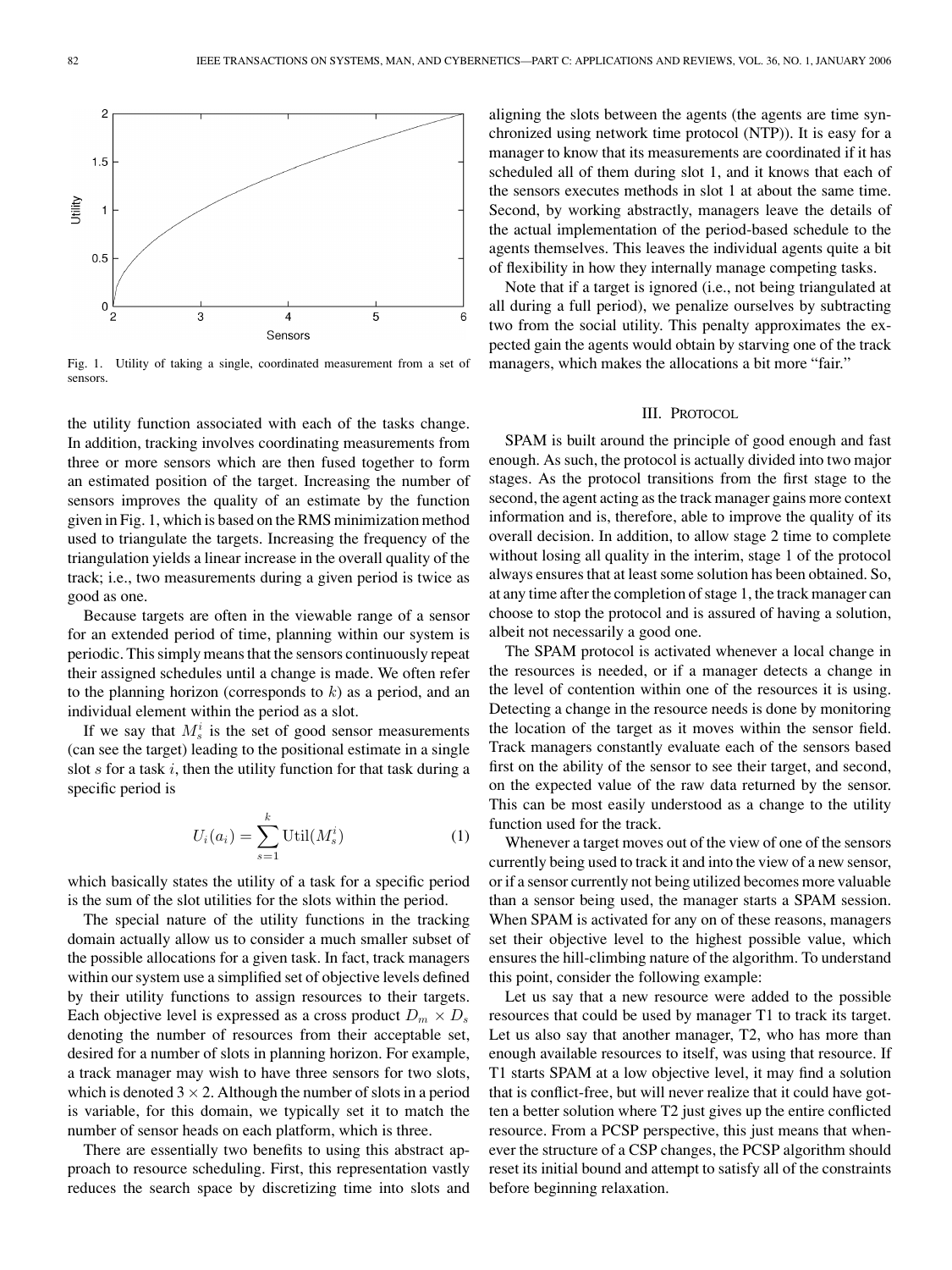The second reason for starting a SPAM session is when a manager recognizes a change in the level of contention within one of the sensors currently being used to track its target. This differs considerably from a resource change. Here, the manager is recognizing that there is a change in the utility being obtained, or could potentially be obtained, for its target. The utility function itself has not been changed; only the interactions between it and some other function within another manager. Track managers detect these changes by monitoring the resource schedules of the sensors. To facilitate this process, sensors inform the managers that are utilizing them about the state of their resource schedule whenever a change occurs. It is certainly conceivable, and in fact likely, for two managers to detect changes in contention at the same time.

There are actually two separate cases here. When a manager recognizes a previously unknown conflict (i.e., a new restriction), it is most likely caused by another manager choosing an assignment that uses the resources because it either didn't know it was being used, or was forced to as a result of a mediation. In other words, this case most often occurs when there is a multilinked problem within the environment. When managers recognize this case, they do not change their objective level before starting SPAM. The reason for this is easy to understand after considering an example. Let us say you have three managers, T1, T2, and T3. T1 has a conflict with T2, and T2 is sharing resources with T3, but is not in conflict. As a result of a mediation between T1 and T2, their conflict is solved, but it creates a conflict between T2 and T3. When T2 recognizes this problem, if it reset its objective level, the problem becomes harder to solve because it may reintroduce conflict with T1 as well as increase the conflict with T3.

The other type of change occurs when there is a relaxation of contention on a resource. Again, managers recognize this type of change by monitoring the resource schedules of the sensors they are using. Whenever a manager realizes that it can improve its local utility (increase its objective level) without creating new conflicts, it sets its objective level to that new increased value, and starts SPAM. As you will see, when SPAM executes, it will make a simple local change to its assignment to take advantage of the additional resources because it can find a local solution that is conflict free.

## *A. Stage 1*

Stage 1 of SPAM (see Fig. 2) serves three primary functions. The first is to find a suitable solution within the context of the information that the protocol has when it starts up. Like the asynchronous weak commitment (AWC) protocol [12], each of the agents tries to find a resource assignment that is based solely on their incomplete or inconsistent view of the current resource schedules from the sensors. Resource assignments derived at this level must meet two criteria. First, they must find at the objective level that was set at the startup of SPAM. This ensures the continued hill-climbing nature of the search. Second, the resource assignment cannot create a conflict with another track manager. This criteria ensures that the overall effect of the assignment is not globally negative. If an assignment is found that



Fig. 2. Stage 1 of the SPAM protocol.

adheres to these restrictions, then no further work is needed, and the protocol terminates at the end of stage 1.

We should mention that a tradeoff exists between communication overhead/solution speed and utility based on the selection of the objective level that was set at the startup of the protocol. If each of the managers chooses to use every available resource (sensors able to see their target), the possibility for contention over resources greatly increases in the environment, thereby causing the execution of stage 2 to occur more frequently. However, if the agents decide to start with at a lower objective level (and correspondingly less utility), the social utility may suffer unnecessarily.

To take advantage of this trade-off, stage 1 was designed with a feature called utility concessioning. The key idea behind utility concessioning is that often, small changes in a manager's local utility can both remove all of the conflicts on its resource assignment (thus improving global utility) and prevent it from having to wait for a mediation session to finish. In SPAM, we have a parameter, called the concession rate, which controls the maximum amount of the local solution quality a track manager is willing to concede to find a violation-free solution, in an attempt to avoid executing stage 2.

The concession rate is defined as a percentage of the manager's current utility, so as the manager's utility drops, the amount they are willing to concede drops as well. In critically constrained tracking environments, where each manager is getting very little utility, this causes the managers to attempt to mediate more frequently because they are not willing to give up local utility without good cause. The amount they actually concede is always minimized to be the smallest amount needed to find a conflict free assignment. This prevents the managers for giving up utility when they don't have to.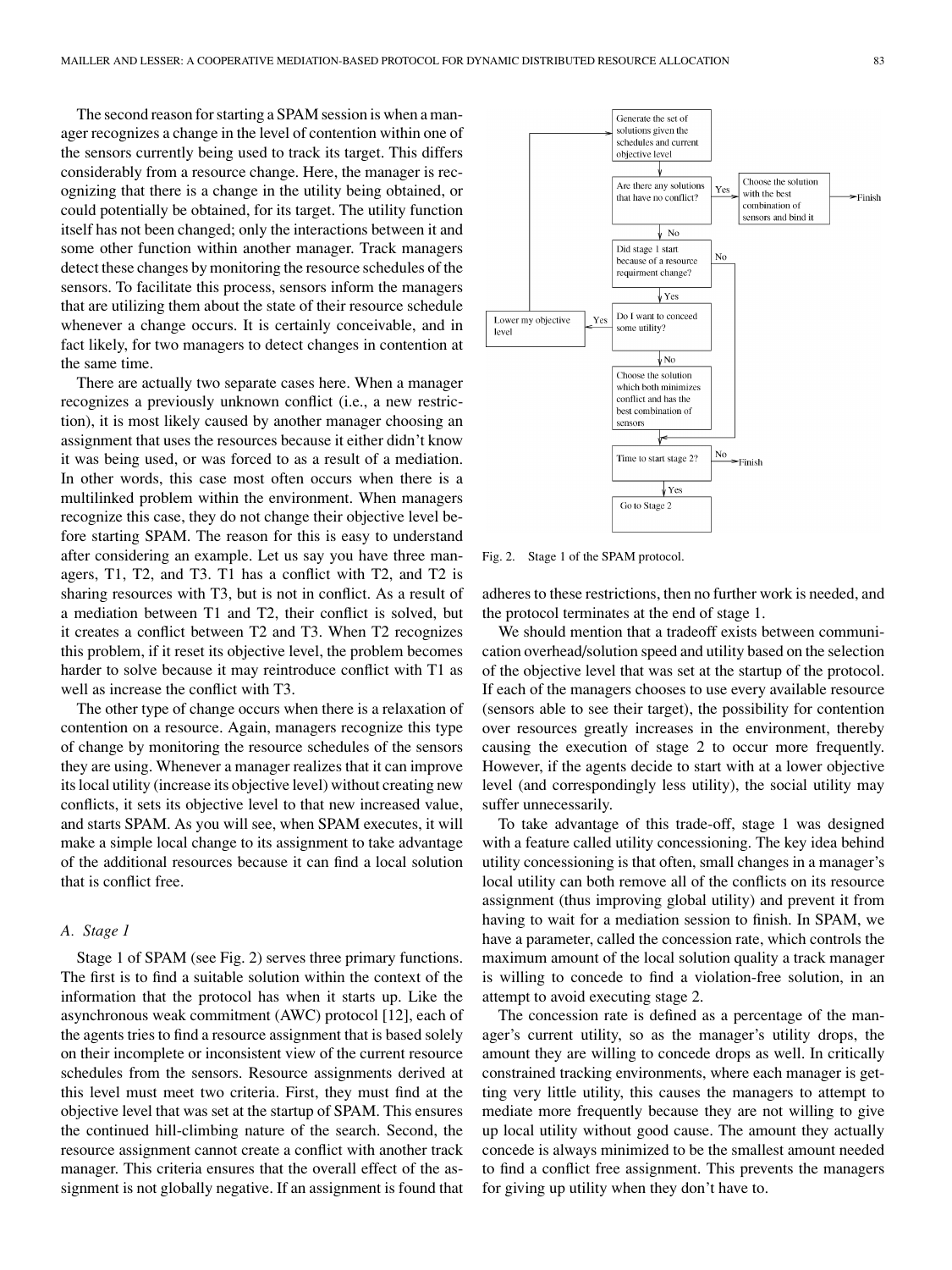

Fig. 3. Results of experimentation with the utility concessioning used in Stage 1 of the SPAM protocol. (a) Utility. (b) Tracks. (c) Messages. (d) Convergence Time.

To understand how concessioning works, assume say we have two managers, T1 and T2. Both T1 and T2 have solutions with four sensors for three time slots, which is a local expected utility of 4.24, with one sensor in which all the time slots are in conflict. Let us further say that T1 has a concession rate of 0.4, which at its current utility value allows it to concede up to 1.7 units of utility before going into stage 2. When T1 sees the conflict, it will actually solve this problem by conceding 1.24 units of utility by giving up the shared resource and accepting a solution with three sensors for three slots.

To demonstrate the effects of the concession rate on the SPAM protocol, we conducted a series of tests that varied the concession rate and the number of targets within a fixed 20 sensor environment. So, as the number of targets increases, the resource contention over the sensors increases as well. Each data point represents the average over 50 runs where both the targets and sensors are placed in the environment at a fixed, random location then the SPAM protocol is run until the agents reach a solution. A total of 4400 test runs were conducted to collect this data.

The results of these experiments can be seen in Fig. 3. As you can see from the graphs, the local concession rate has a profound effect on the overall systems utility, the number of targets being tracked, the convergence time, and the number of messages. For most scenarios, a concession rate of about 0.6 leads to relatively high utility while saving vast amounts of communication and computation. For example, for nine targets, Fig. 3(a) shows that the utility is not dramatically effected by increasing the concession rate, but according to Fig. 3(d), increasing the rate considerably improves the convergence time for the protocol. The effects of loosing local utility become apparent at higher concession rates though. The dramatic dropoff that occurs at a

rate of 0.6 is caused by agents conceding all of their local utility in order to become conflict free. Essentially, the agents begin to ignore their targets by conceding all of their local utility in order to avoid having to mediate.

The second function of stage 1 is to ensure that some degree of utility is obtained as soon as possible whenever the protocol is started due to a resource requirement change. This solution, although not conflict free, has the ability to obtain utility while the manager tries to get a better solution by going into stage 2. Conflicts that are unresolved during this period of time are left to the individual sensor agents to handle. Sensor agents can use one of a number of techniques, including slot boundary shifting, less expensive measurement types, or task rotation, in order to solve such conflicts. To the track manager, whether or not they get a measurement from a conflicted sensors is probabilistic.

The third function of stage 1 is to provide the protocol with anytime characteristics. Because a solution is always derived and applied during stage 1, managers don't necessarily have to enter stage 2. They can stop the process at the end of stage 1 and accept the results that they have achieved. This is often done if a target's movement causes the resource needs to change faster than the expected time it would take to complete stage 2. The expected time to complete stage 2 is computed based on both previous experience and the current estimated communication speeds for the track managers that would be in the mediation session.

## *B. Stage 2*

Stage 2 is the heart of the SPAM protocol (See Fig. 4). Stage 2 attempts to resolve resource contention by elevating the discussion to the track managers that are in direct conflict. To do this,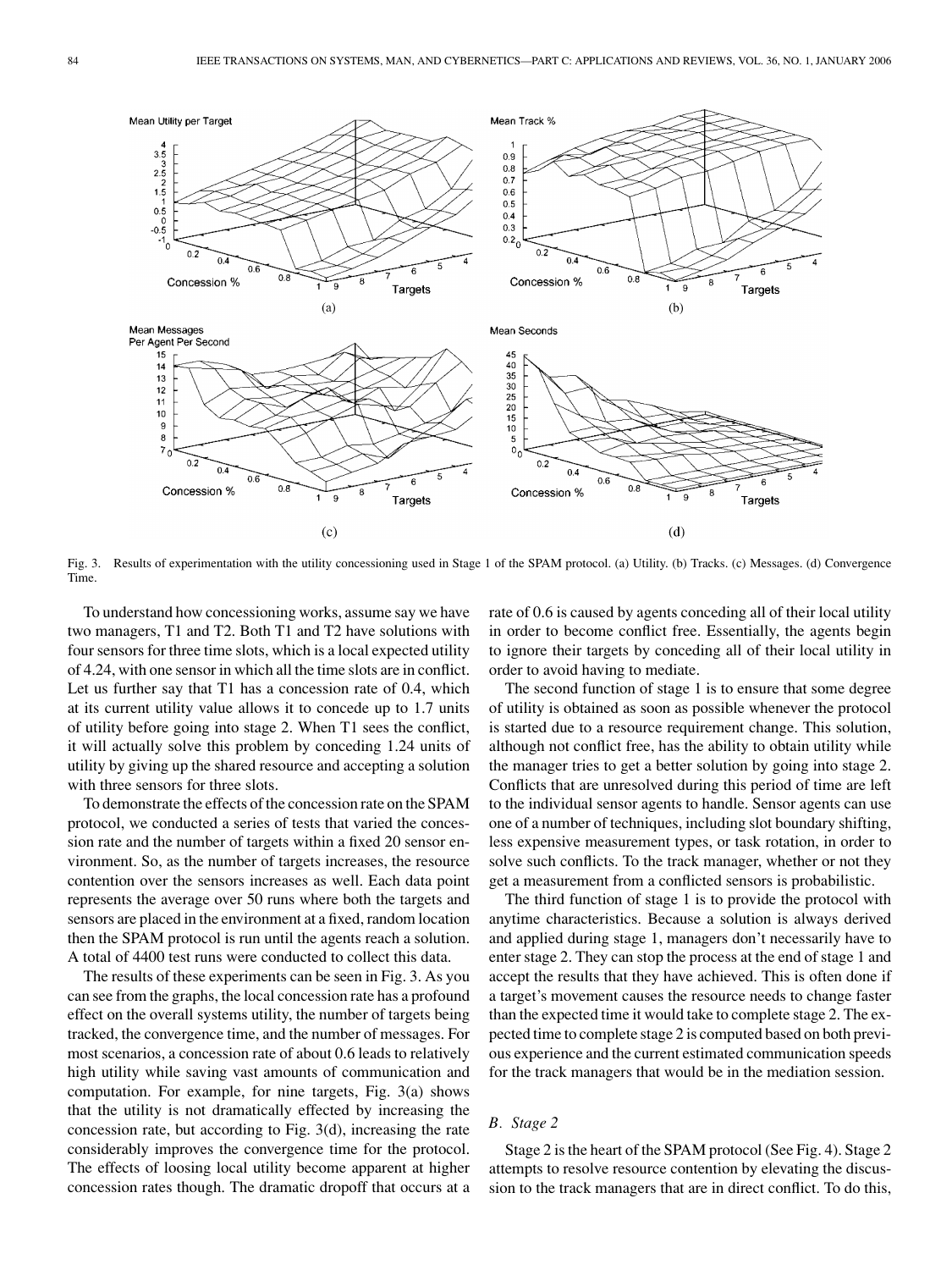

Fig. 4. Stage 2 of the SPAM protocol.

one of the track managers takes the role of the mediator for the local conflict (note that multiple mediation sessions can occur in parallel in the environment). As the mediator, it becomes responsible for gathering all of the information needed to generate alternative solutions, generating these solutions which may involve changes to the objective levels of the managers involved, and finally choosing a solution to apply to the problem. Because these solutions are generated without full global information, the final solution may lead to newly introduced nonlocal conflict. If this occurs, another track managers can choose to take over the role of mediator in order to correct these newly introduced conflicts if they have the time. So, what started out as a new target or resource requirement change, may lead to a number of mediation sessions propagating across the problem landscape.

Looking at this from a more formal perspective. If the set of resources that are usable for a single task  $t_i$  is defined as

$$
R(t_i) = \{r_{u,v} | r_{u,v} \in R \land \exists a (U_i(a \cup r_{u,v}) > U_i(a)))\} \quad (2)
$$

then the set of acceptable resource assignments for a single task  $t_i$  is

$$
D(t_i) = \{a | a \in 2^{R(t_i)} \land U_i(a) > 0\}
$$
 (3)

and the neighbor tasks to a mediator  $m$  are

$$
N_m = \{t_i | t_i \in T \wedge R(t_m) \cap R(t_i) \neq \emptyset\}.
$$
 (4)

Then the problem that a mediating manager  $m$  is working on is 1) a set of tasks,  $T_m = \{t_m \cup N_m\};$ 

- 2) a set of resources  $R_m = \{r_{u,v} | r_{u,v} \in (\bigcup_{\forall t_i \in N_m}$  $R(t_i)) \cap R(t_m)$ ; and
- 3) a set of utility functions  $U = \{U_i | t_i \in T_m\}.$

The goal of this subproblem is the same as the goal of the global problem. The notation  $U_i$  is used to indicate an approximation function to the actual  $U_i$  for each of the managers. Also note that  $R_m \subseteq \bigcup_{\forall t_i \in N_m} R(t_i)$ . What this means is that the view of the mediating manager is limited to only the constraints that arise from the sharing of a resource with the mediator. These conditions, when combined together, indicate that the estimated



Fig. 5. Example of a common contention for resources. Track manager T2 has just been assigned a target and contention is created for sensors S3, S4, S5 and S6.

utility of a solution to the subproblem is always either equal to, or an overapproximation to, the actual utility obtained socially. This is simply a byproduct of performing a localized search. The mediator never knows if the assignments it proposes at a given utility value will cause conflict outside of its view, which is why we allow the managers to propagate. You should also note that the set  $T_m$  may not strictly include every one of the mediator's neighbors. Some track managers may not be using a resource from  $R(t_m)$  even though that resource belongs to their  $R(t_i)$ , and therefore cannot be seen by the mediator (i.e., the mediator is unaware of their relationship).

The best way to explain how stage 2 operates is through an example. Consider Fig. 5. This figure depicts a commonly encountered form of contention. Here, track manager T2 has just been assigned a target. The target is located between two existing targets that are being tracked by track managers T1 and T3. This creates contention for sensors S3, S4, S5, and S6.

Following the protocol for the example in Fig. 5, track manager T2, as the originator of the conflict, takes on the role of mediator. It begins the solution generation phase by requesting metalevel information from all of the track managers that are involved in the resource conflict. The information that is returned includes the current objective level that the track manager is using, the number of sensors which could possibly track the target, the names of the sensors that are in direct conflict with the mediator, and any additional conflicts that the manager has. To continue our example, T2 sends a request for information to T1 and T3. T1 and T3 both return that they have four sensors that can track their targets, the list of sensors that are in direct conflict (i.e.,  $T1(S_3, S_4)$ ,  $T3(S_5, S_6)$ ) their objective level  $(4 \times 3$  for both of them) and that they have no additional conflicts outside of the immediate one being considered. Note that sensors S1, S2, S7, and S8 are not in direct conflict, and therefore are not mentioned by T1 and T3.

Using this information, T2 is able to generate  $D(t_i)$  for each of the tasks in the set  $T_m$  for the objective levels that are passed in as part of the metalevel information(see Section III-D). With the full set of  $D(t_i)$ s, it is fairly easy to generate all possible satisfying assignments **A** with each element being a particular  $A_m = \{a_i | t_i \in T_m \land a_i \in D(t_i)\}\$  s.t. the condition  $\bigcap_{\forall a_i \in A_m} a_i = \emptyset$  is met.

As you can see in Fig. 4, T2 enters a loop that involves attempting to generate these sets followed by lowering one of the track manager's objective level if  $A = \emptyset$  given the current objective levels of each of the track managers. One of the principle questions that we are currently investigating is how to choose the track manager that gets its objective level lowered when **A** is empty. Right now, this is done by choosing the track manager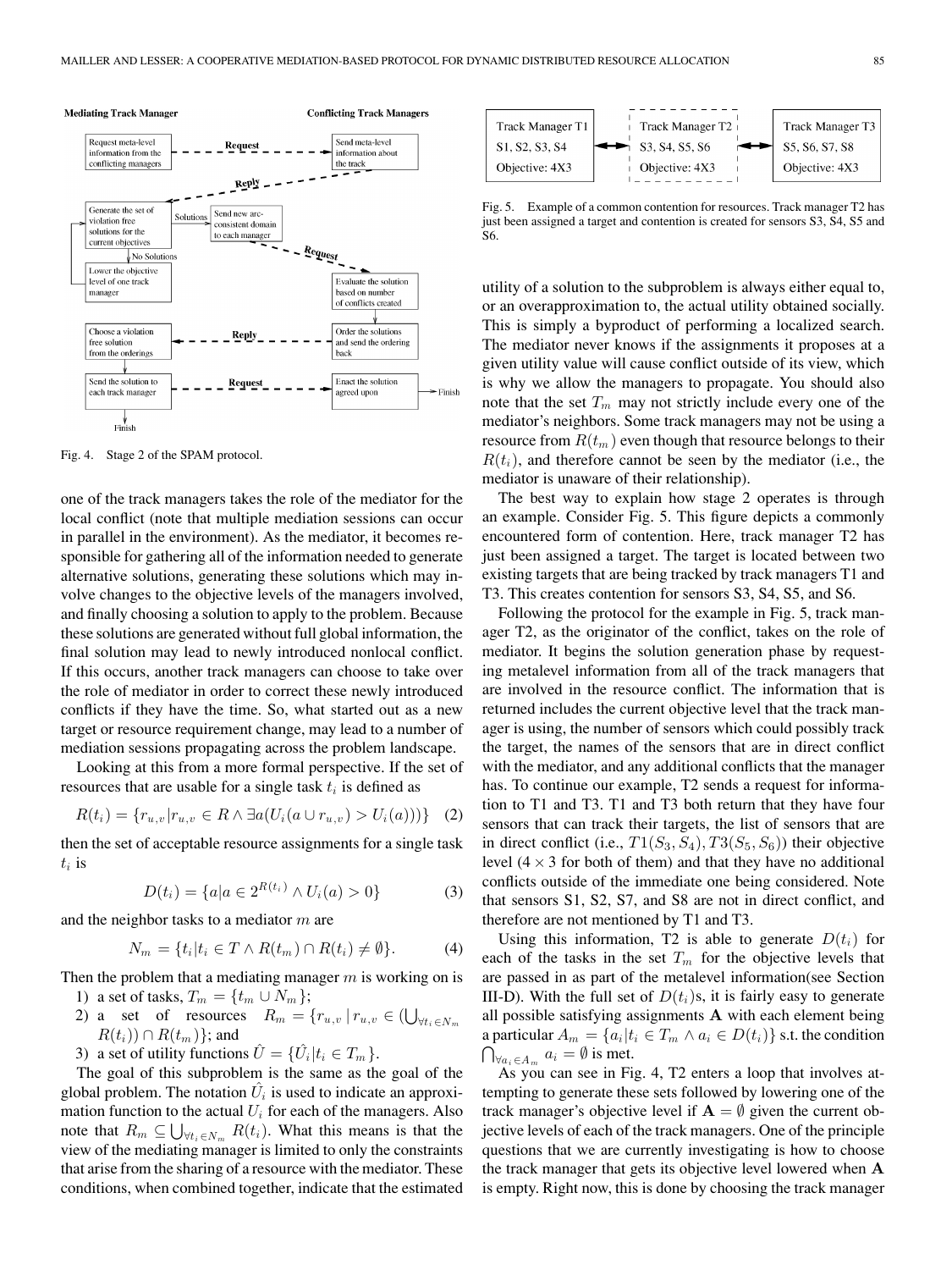with the highest current objective level, which cannot support its demands with resources outside of the set  $R_m$  and lowering them. This has the overall effect of balancing the objective levels of the track managers involved in the session. Whenever two or more managers have the same highest objective level, we choose to lower the objective level of the manager with the least amount of external conflict. By doing this, it is our belief, that track managers with more external conflict will maintain higher objective levels, which leaves them more leverage to use in subsequent sessions as a result of propagation.

You should note that although this has similarities to the techniques used in PCSPs, this differs in that the actual CSP problem changes as the objective levels are changed. PCSP techniques, such as [5]–[7] choose a subset of the constraints to satisfy, we actually change the structure of the constraints, removing them by lowering the objective levels, until the problem becomes satisfiable. We also differ from the distributed constraint optimization (DCOP) [13], [14] work in that although DCOPs have a utility function over the possible assignments to a problem, methods for solving them do not change the underlying CSP to ensure satisfiability.

The solution generation loop is terminated under one of two conditions. First, if given the current objective levels for each of the track mangers, the set  $A \neq \emptyset$ , the session enters the solution evaluation phase. Second, we cannot find a track manager to lower without  $D(t_i) = \emptyset$  and  $\mathbf{A} = \emptyset$ . Under this condition, the session is terminated and the mediator takes a partial solution at the lowest objective level that minimizes the resulting conflict, conceding that it cannot find a full solution.

Continuing our example, T2 first lowers the objective level of T1 (choosing T1 at random because they all have equal external conflict). No full solutions are possible under the new of set objective levels, so the loop continues. It continues, in fact, until each of the track managers has an objective level of  $3 \times 2$ , at which time T2 is able generate a set of 216 (the number of elements in **A**) solutions to the problem.

During the solution evaluation phase, the mediator sends each of the track managers a set:

$$
d_i = \{a | a \in D(t_i) \land \exists A_m \in \mathbf{A}(a \in A_m)\}\tag{5}
$$

What should be clear is that each of the  $d_i$  is arc-consistent for every constraint between elements in the set  $R_m$ . What that means is that for the mediator's resources, all constraints are satisfied.

The purpose of this message is actually two-fold. The first purpose is to obtain information about the effect of imposing a particular solution. The second purpose is to obtain a lock from the conflicting manager. This lock prevents the manager from changing its value while it is in a session, which allows multiple sessions to occur simultaneously in the environment. If the manager is already locked, it informs the mediator who simply drops them from the session. This, of course, means that the overall session may not end with an entirely conflict-free solution, but in most cases allows the mediator, to correct some of the conflicts while it waits for the lock to clear.

Each of the managers that remains in the session, using its set  $d_i$  and a revised objective level, determines which, if any, of the solutions are satisfiable given the local *agent view* and which is best given the actual  $U_i$ . In our example, T2 sends 24 alternatives to T1, 24 alternatives to itself, and 24 alternatives to T3. T1 is only sent 24 alternatives because only 24 of its elements from the set  $D(t_1)$  exist in the set **A**. This means that most of the elements from  $D(t_1)$  do not appear in  $d_1$  because they were not consistent with at least one combination of elements from  $D(t_2)$  and  $D(t_3)$ .

In our current implementation, each of the track managers orders alternatives from best to worst, based on the number of new conflicts that will be introduced and the desirability of the particular resources present in the alternative. This has a min-conflict heuristic [15] like flavor, and is an integral part of the hill-climbing nature of the algorithm. Currently, we are looking at a number of alternative techniques for providing local preference information to the mediator, including simply returning utility values for each solution and assigning solutions to a finite set of equivalence classes.

Once the mediator has the orderings from the track managers, it chooses a particular  $A_m$  to apply to the problem. This is done using a dynamic priority method based on the number of constraints each of the managers has external to the mediation, a form of metalevel information. The basic notion is similar to the priority order changes in AWC [12]; try to find the task which is most heavily constrained and elevate it in the orders. Our impression is that this helps stem the propagation because it leaves the most constrained tasks with the best choices. This allows those managers to maintain violation free solutions if they exist in the alternatives presented to them. Let us say that the priority ordering for the tasks is  $(t_h, t_{h-1},...,t_0)$ . The mediator iteratively prunes the set **A** by creating a set  $A_{t_h} = \{A_m | A_m \in A \land \forall A_i \in A_m\}$  $\mathbf{A}(\text{priority}_h(a_u \in A_m) \geq \text{priority}_h(a_v \in A_i))\}.$  This newly created list is pruned in the same way for each of the managers until  $|\mathbf{A}| = 1$ .

In our example, T2 collects the ordering from T1, T2, and T3. T3 is given first choice. By its ordering, it ranked alternative 0 the highest. This restricts the choice for T2 to alternatives 0, 1, 2, and 3. T2 ranked 0 highest from this set of alternatives, restricting T1's choice to its 0th, 1st, and 2nd alternatives. It turns out that T1 likes its 0th solution the best, so the final solution is composed of T3's alternative 0, T2's alternative 0, and T1's alternative 0.

The last phase of the protocol is the solution implementation phase. Here, the mediator simply informs each of the track managers of its final choice. Each of the track managers then implements the final solution. At this point, each of the track managers is free to propagate and mediate if it chooses.

Fig. 6 shows the starting and ending state of the resource schedules for the example problem. The columns represent the slots within the periodic schedules of the sensors. The rows represent the sensors. Notice that before T2 mediates, sensor S4 has two managers, T1 and T2, scheduled during every slot. After the mediation ends, all of the conflict has been removed and each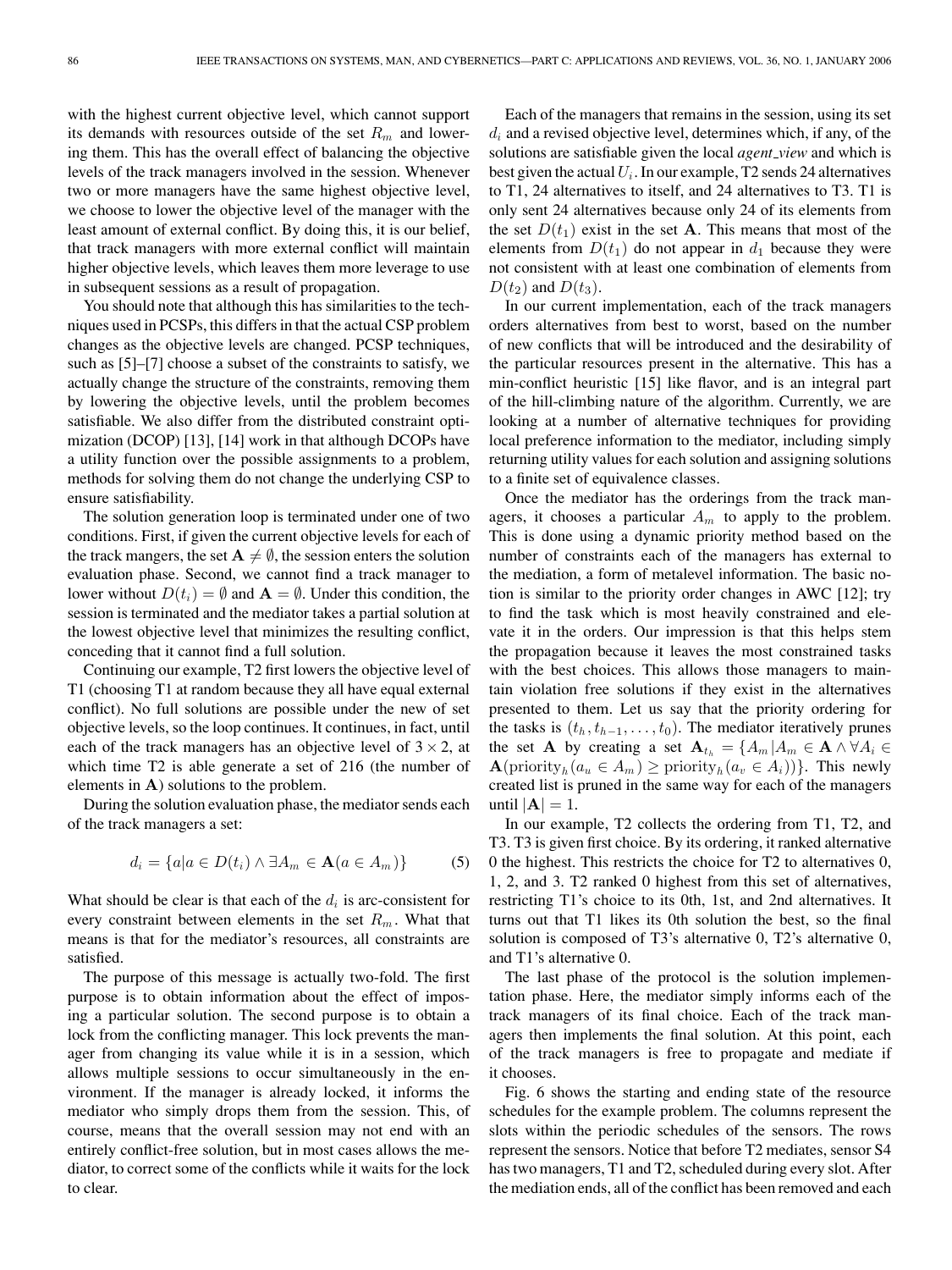|                | Slot 1    | Slot 2    | Slot 3    |  |                | Slot 1    | Slot 2         | Slot 3    |
|----------------|-----------|-----------|-----------|--|----------------|-----------|----------------|-----------|
| S1             | T1        | T1        | Т1        |  | S1             |           | T1             | T1        |
| S <sub>2</sub> | <b>T1</b> | T1        | T1        |  | S <sub>2</sub> |           | T1             | T1        |
| S <sub>3</sub> | T1/T2     | T1/T2     | T1/T2     |  | S3             | <b>T2</b> |                | T1        |
| <b>S4</b>      | T1/T2     | T1/T2     | T1/T2     |  | <b>S4</b>      | <b>T2</b> | T1             | T2        |
| S5             | T3/T2     | T3/T2     | T3/T2     |  | S5             | <b>T2</b> |                | T2        |
| <b>S6</b>      | T3/T2     | T3/T2     | T3/T2     |  | <b>S6</b>      | T3        | T <sub>3</sub> | <b>T2</b> |
| <b>S7</b>      | T3        | <b>T3</b> | <b>T3</b> |  | <b>S7</b>      | T3        | T3             |           |
| <b>S8</b>      | T3        | T3        | T3        |  | S8             | T3        | T3             |           |

Fig. 6. A solution derived by SPAM to the problem in Fig. 5. The table on the left is before track manager T2 mediates with T1 and T3. Notice that a number of slots have two or more tasks scheduled. The table on the right is the result of stage 2, which is conflict-free.

manager obtains a  $3 \times 2$  configuration with T1 alternating the use of S3 and S4 in slots 2 and 3.

### *C. Oscillation*

Because the SPAM protocol operates in a local manner, a condition known as oscillation can occur. Say that from our previous example, track manager T1 originated a mediation with track manager T2. In addition, assume that T2 had previously resolved a conflict with manager T3 that terminated with neither T2 nor T3 having unresolved conflict. Now, when T1 mediates with T2, T1 in the end gets a locally unconflicted solution, but in order for that to occur, T2 conflicts with T3. It is possible that when T2 propagates, that the original conflict between T1 and T2 is reintroduced, leading to an oscillation.

There are actually a number of ways to prevent this from happening when the problem being worked on is static. For example, in [12], [16], the authors use global prioritization, static in one, dynamic in the other, to prevent loops in the constraint network, and also maintain *nogood* lists to ensure a complete search.

We explored a method in which each track manager maintains a history of the sensor schedules that were being mediated over whenever a negotiation terminated. By doing this, managers were able to determine if they have previously been in a state which caused them to propagate in the past. To stop the oscillation, the propagating manager lowered its objective level to force itself to explore different areas of the solution space. It should be noted that in certain cases, oscillation was incorrectly detected using this technique, which resulted in having the track manager unnecessarily lower its objective level.

This technique is similar to that applied in [3], where a *nogood* is annotated with the state of the agent storing it. Unfortunately, none of these techniques work well when complex interrelationships exist and are dynamically changing. Because the problem changes continuously, previously explored parts of the search space need to be constantly revisited to ensure that an invalid solution has not recently become valid. Currently, we allow the agents to enter potential oscillation, maintaining no prior state other than objective levels from session to session, and rely on the environment to break oscillations through the movement of the targets, asynchrony of the communications, timeouts, etc.

## *D. Generating Solutions*

Generating the set **A** for the domain described earlier involves taking the information that was provided through communications with the conflicting track managers and assuming that the sensors that are in the set  $\bigcup_{\forall t_i \in N_m} D(t_i) - R(t_m)$  are freely available. In addition, because the track manager that is generating full solutions only knows about the sensors which are in direct conflict, it only creates and poses solutions for those sensors. That means that  $\forall a \in \mathcal{A} \rightarrow a \in \mathbb{R}_m$ . The following formula illustrates the basic mechanism that task managers use to generate task alternatives. Here,  $k$  is the number of slots that are available in the planning horizon,  $D_s$  is the number of slots that are desired based on the objective level for the track manager,  $|R(t_i)|$  is the number of sensors available to track the target (those that can see it),  $D_m$  is the number of sensors desired in the objective function, and  $C_i = |R(t_i) \cap R(t_m)|$  is the number of sensors under direct consideration because they are conflicting.

$$
|D(t_i)| = \left(\begin{array}{c} k \\ D_s \end{array}\right) \left(\begin{array}{c} \min(C_i, D_m) \\ \sum_{u = \max(0, D_m - |R(t_i)| + C_i)}^{m} \binom{C_i}{u} \end{array}\right)^{D_s}.
$$
\n(6)

As can be seen by (6), every combination of slots that meets the objective level is created, and for each of the slots, every combination of the conflicted sensors is generated such that the track manager has the capability of meeting its objective level using the sensors that are available to it. For instance, say that a track manager has four sensors S1, S2, S3, and S4 available to it. The track manager has a current objective level of  $3 \times 2$  and sensors S2 and S3 are under conflict. The generation process would create the three combinations of slot possibilities, and then for each possible slot, it would generate the combination of sensors such that three sensors could be obtained. The only possible sensor combinations in this scenario would be that the track manager gets either S2 or S3 (assuming that the manager will take the other two available sensors), or it gets S2 and S3 (assuming it only takes one of the other two). Therefore, a total of 27 possible solutions would be generated.

It is interesting to note that we use this same formula for alternative solutions in stage 1 of the protocol. This special case generation is actually done by simply setting  $C_i = |R(t_i)|$ . In this case, (6) reduces to:

$$
|D(t_i)| = \left(\begin{array}{c} k \\ D_s \end{array}\right) \left(\begin{array}{c} C_i \\ D_m \end{array}\right)^{D_s}.
$$
 (7)

We can also generate partial solutions when there are a number of preexisting constraints on the use of certain slot/sensor combinations. Simply by calculating the number of available sensors for each of the slots, and using this as a basis for determining which slots can still be used, we can reduce the number of possible solutions considerably.

Using the ability to impose constraints on the alternatives generated for a given track manager allows us to generate full solutions for the track managers in stage 2. By recursively going through the track managers and using the results from earlier track managers as constraints for lower precedence ones, we can do a full search of the localized subproblem.

 $\overline{D}$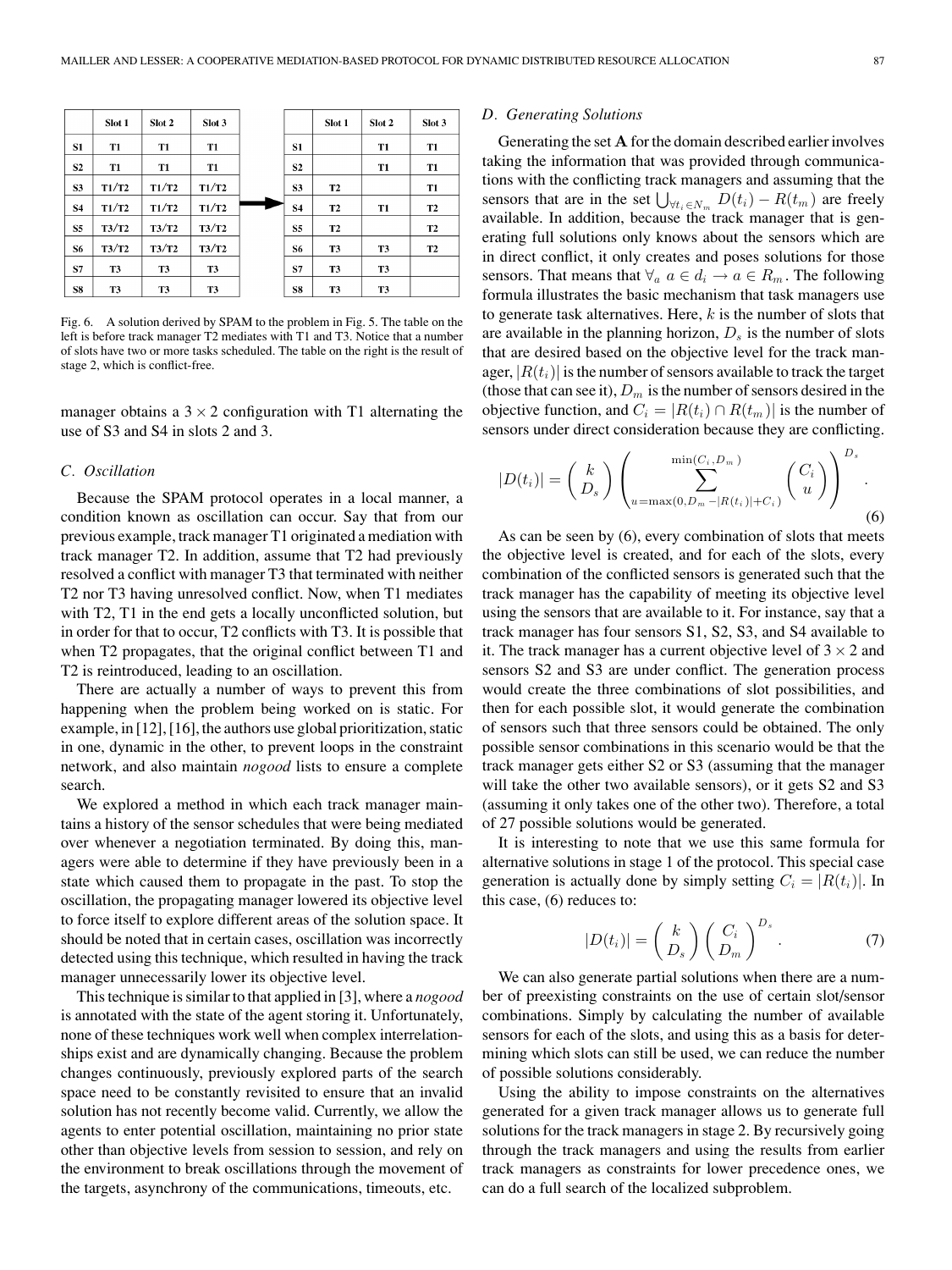This can view this as a tree-based search, where the top level of the tree is the set of alternatives for one track manager. Each of the nodes at this level may or may not have a number of children which are the alternatives available to the second track manager, and so on. Only branches of the tree that have a depth equal to one less than the number of track managers are added to the set **A**. If there are no branches that meet this criteria, then the problem is considered over-constrained.

## *E. Handling Dynamics*

By far, one of the most interesting characteristics of the SPAM protocol is its ability to operate in environments that are highly dynamic. The SPAM protocol employs a number of techniques to deal with the effects of environmental dynamics, both from a global perspective and a local perspective. One of the most useful techniques that SPAM employs is the localization of mediation sessions. By limiting the context of the problem solving to only its immediate neighbors, agents can rapidly generate solutions to considerably smaller problems than would be faced by centralizing the entire problem, computing a solution, and later redistributing an answer. This technique alone would be no better than a one look-ahead greedy method, however, if it were not for the use of overlapping context in the problem solving and the ability for managers to propagate the conflicts. Globally, this leads to a great deal of parallelism in the search, although it may lead to suboptimal solutions.

Within an individual session, SPAM handles dynamics by having both a multistage and multistep mediation process. By breaking apart the protocol into 2 stages, SPAM can stop processing after stage 1 if it either predicts that it will, or actually does, run out of time during stage 2. In addition, within stage 1, an agent can concede some of its local utility in order to avoid engaging in time consuming mediation sessions, and try to find solutions that only require localized changes to the resource schedules.

The mediation session itself is broken into several distinct phases. Mediators can place deadlines on each of these phases, and at any time can drop another agent for the session or terminate it all together. Although not currently implemented, it is easy to see that a scheduler could be used to set these deadlines based on the expected duration of a resource need, the expected communications delay with individual agents, etc. In fact, mediators can even place deadlines on their internal searches. The algorithm used by the agents to generate solutions can be terminated at any time and will return the set of the solutions generated up to that point.

Lastly, the mediation itself is limited to the sensors that the mediator wishes to use. That means that track managers within the session are only given schedules for the sensors that are desired by the mediator and have considerable flexibility in the actual implementation of their local solutions. For example, say that a mediator T1 concludes a session with another manager T2, which involves a single sensor S1. The solution T1 has generated has T2 only using S1 during the third slot of its schedule. T2 is free to implement any local solution, as long as it does not use S1 during its first or second slot. In fact, if T2's target moves

outside of the view of S1 during the session, it can decide not to use S1 at all.

## IV. TESTING

SPAM was implemented and successfully tested in the environment described in Section II. However, due to the variability created by using actual hardware, properly testing SPAM was problematic. Thus, to more systematically and rigorously evaluate the SPAM protocol, we implemented a model of the domain in a simulation environment called Farm [17]. Farm is a component-based, distributed simulation environment written in Java, where individual components have responsibility for particular encapsulated aspects of the simulation. For example, they may consist of agent clusters, visualization or analysis tools, environmental or scenario drivers, or provide some other utility or autonomous functionality. These components or agent clusters may be distributed across multiple servers to exploit parallelism, avoid memory bottlenecks, or utilize local resources.

The actual model used for testing SPAM has both sensor and track manager agents. Each of the sensor agents represents a single sensor which was placed in a fixed location within the world. These sensors agents are very simple, and only maintain a local schedule, which is not actually performed in any tangible way. A fixed number of targets is introduced into the world, and one track manager per target is created to manage the resources needed to track that target. The targets can move through the environment with random trajectories that have a random, bounded speed. As the simulation progresses, the simulator continuously updates the position of the targets, and for each target calculates the set of sensors that are able to track it. The track managers can obtain their candidate sensor lists from the simulation environment and follow the SPAM protocol to allocate resources.

We ran two test series, one to test the effectiveness of our approach, and the other to test its scalability.

### *A. Effectiveness*

For the first test series, we wanted to determine the effectiveness and runtime characteristics of the protocol given different levels of resource contention. In this test series, we randomly placed 20 sensors within the environment and between two and nine concurrent targets. Each of the targets maintained a static location throughout the run to allow the protocol to reach quiescence for the sake of measuring the convergence time.

For comparison purposes, we also implemented functions to compute solutions that:

- 1) Would be obtained by greedy agents;
- 2) have the optimal utility; and
- 3) track the optimal number of targets.

Greedy agents each request all of the available (can see their target) resources to track their targets. These requests may potentially override each other in the sensors' schedules, leading to poor performance in areas of high contention.

The optimal utility algorithm computes the maximal set of objective levels that is satisfiable in the environment. This is done by having the algorithm perform a complete search of the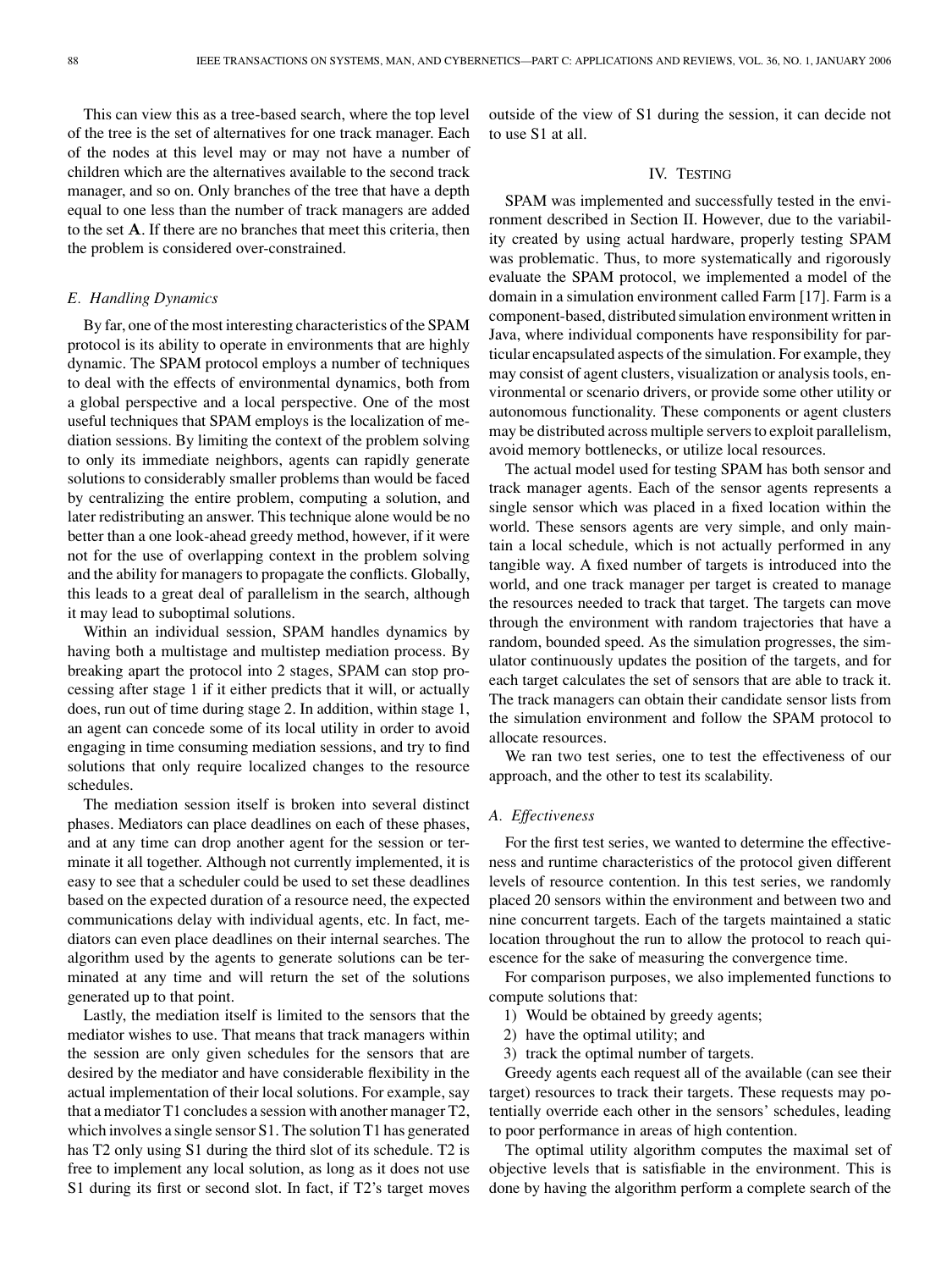

Fig. 7. Results of 20 sensor and varying target experiments comparing greedy, SPAM and optimal allocations. (a) SPAM utility. (b) Gready utility. (C) Tracks. (d) Time.

space of allowable objective levels, where each one is checked for satisfiability using a modified version of the complete search algorithm presented in Section III-D. To make the search go faster, we prevent it from checking satisfiability on solutions that have utilities less than the best already obtained (i.e., branch and bound [5]), and do a simple arc-consistency check (using the pigeon hole principle) to prune obviously overconstrained problems.

The algorithm used for finding the optimal number of tracks determines the largest number of targets that can be tracked, given the available resources. For clarity, a target is considered tracked if one coordinated triangulation occurs from three or more sensors during a given period. To obtain the optimal number of tracks, a search similar to the optimal utility is done. In this search, the only objective levels that need to be checked are either a minimal tracking (i.e.,  $3 \times 1$ ), or no tracking at all  $(0 \times 0)$  making this search very fast.

We compared greedy and SPAM based on their achieved utility and the number of targets they tracked as a percentage of the optimal values over 20 test runs. A total of 180 tests were conducted for this series.

Fig. 7(a)–(d) summarize the results of this series. As shown in the graphs, SPAM does quite well when compared to both greedy and optimal. For the greedy method, the problem begins to become over-constrained at around four targets. SPAM provide reasonably good results (over 80% optimal for utility) for all of the configurations tested. Two things in particular are interesting about these results. First, for tracking targets, SPAM performs nearly 100% optimally. This is due to the fact that SPAM is trying to optimize the balance of resources so that as many targets can be tracked as possible. Fig. 7(d) shows another interesting result. As the problem gets harder, SPAM has a linear increase in the time it takes to converge. This is very promising, considering the allocation problem is known to be NP-complete. It should be noted that the optimal solution took between a few seconds (for two targets) to several days (for nine targets) to compute.

Lastly, there was at least one case where SPAM entered an oscillation. The utility obtained during the oscillation varied only slightly, and the number of unresolved global conflicts fluctuated back and forth from two to three. As mentioned previously, this is a result of the localization of the search, and in a dynamic environment, probably would have been eliminated due to the targets' motion, which changes the underlying relationship graph.

## *B. Scalability*

For the second simulation series we wanted to investigate the scalability of the protocol given a fixed level of contention and fixed sensor field density. In these experiments, a fixed ratio of 2.5 sensors per target were used while varying the number of agents n from 100–800. This ratio was chosen because it represents a fairly overconstrained problem, since each track manager needs three sensors to track its target. The field density was fixed at four sensors per point, which ensured overlap of the resources desired by the agents. The width and height of the environment were calculated as follows:

$$
width = \sqrt{\frac{s\pi r^2}{4}} \tag{8}
$$

where s is the number of sensors, and r is the sensor's viewable radius (20 feet for these sensors). So, for 700 agents,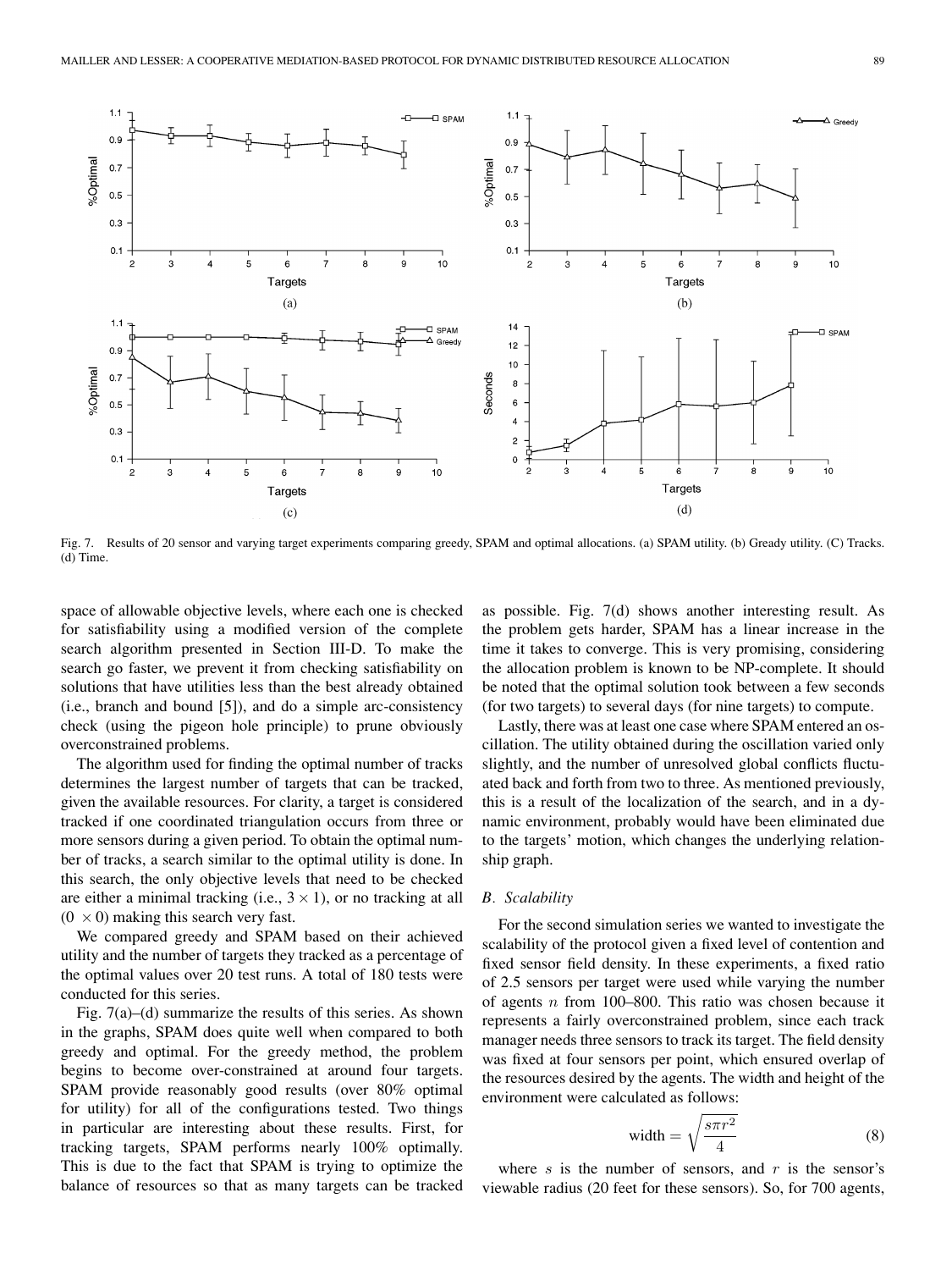Fig. 8. Results of scale experiments conducted with a field density of four sensors per point and resource ratio of 2.5 sensors per target. (a) Utility. (b) Tracks. (c) Messages.

we would have 500 sensors in an environment of 396 ft  $\times$  396 ft with 200 targets which all move with a uniformly random speed between 0 and 2 ft/s per second. Each of the 20 simulation runs lasted three minutes and were on a different sensor field layout. So, the values reported here are an average over 1 h of runtime. For comparison purposes, we also ran the greedy algorithm once again.

One very important thing to note is that the greedy algorithm is part of the simulation, and therefore is given access to the global state and is not penalized for computation time or communication delays. This means that it computes a solution to a static problem at each instant of time. The targets are stopped while it computes to ensure that the problem state does not change before it determines its answer. Overall, this means that the results returned by the greedy algorithm over-estimates the utility that greedy agents would obtain.

SPAM, on the other hand, must explicitly communicate to gain information, is explicitly charged for computation time, works with incomplete and inaccurate information due to the targets continuous motion, and is not given credit for its solution until it is actually implemented in the sensor agents. Overall, the utility values calculated for SPAM are a very accurate representation of the actual values that would be obtained in real-time environments.

Fig. 8(a), (b), and (c) show the results for this series. As can be seen, as the number of agents increases linearly, so does the the utility for SPAM and the greedy algorithm, which is not entirely surprising. Notice, though, that even with the large advantage that the greedy algorithm is given, SPAM consistently outperforms it.

The two other interesting results from these experiments are the percentage of targets tracked and the number of messages being used by the agents. As the number of targets increase, the percentage of targets being effectively tracked remains almost constant, and the number of messages being communicated by each agent per second remains constant as well. This suggests that the methods being used by SPAM to break apart the multilinking of interdependencies between the track manager agents is actually very effective. Independent analysis of the SPAM protocol presented in [18] verifies these findings.

## V. CONCLUSION

In this paper, we described a distributed, cooperative, mediation-based protocol which was built to solve resource allocation problems in a soft real-time environment. The protocol exploits the fact that agents within the environment are both cooperative and autonomous, and employs a number of techniques to operate in highly dynamic environments. Included in these techniques are mapping the resource allocation problem into an optimization problem, applying arc-consistency techniques to quickly prune the search space, breaking the protocol into multiple stages and phases to allow it to make time/quality tradeoffs appropriate for current conditions, and minimizing the effects of long chains of interdependencies by localizing the scope of individual mediations.

As it turn out, the core ideas used in SPAM, particularly cooperative mediation, work quite well for solving static distributed problems, including distributed constraint satisfaction (DCSP) and distributed constraint optimization (DCOP). Our current work has focused on exploiting the power of this